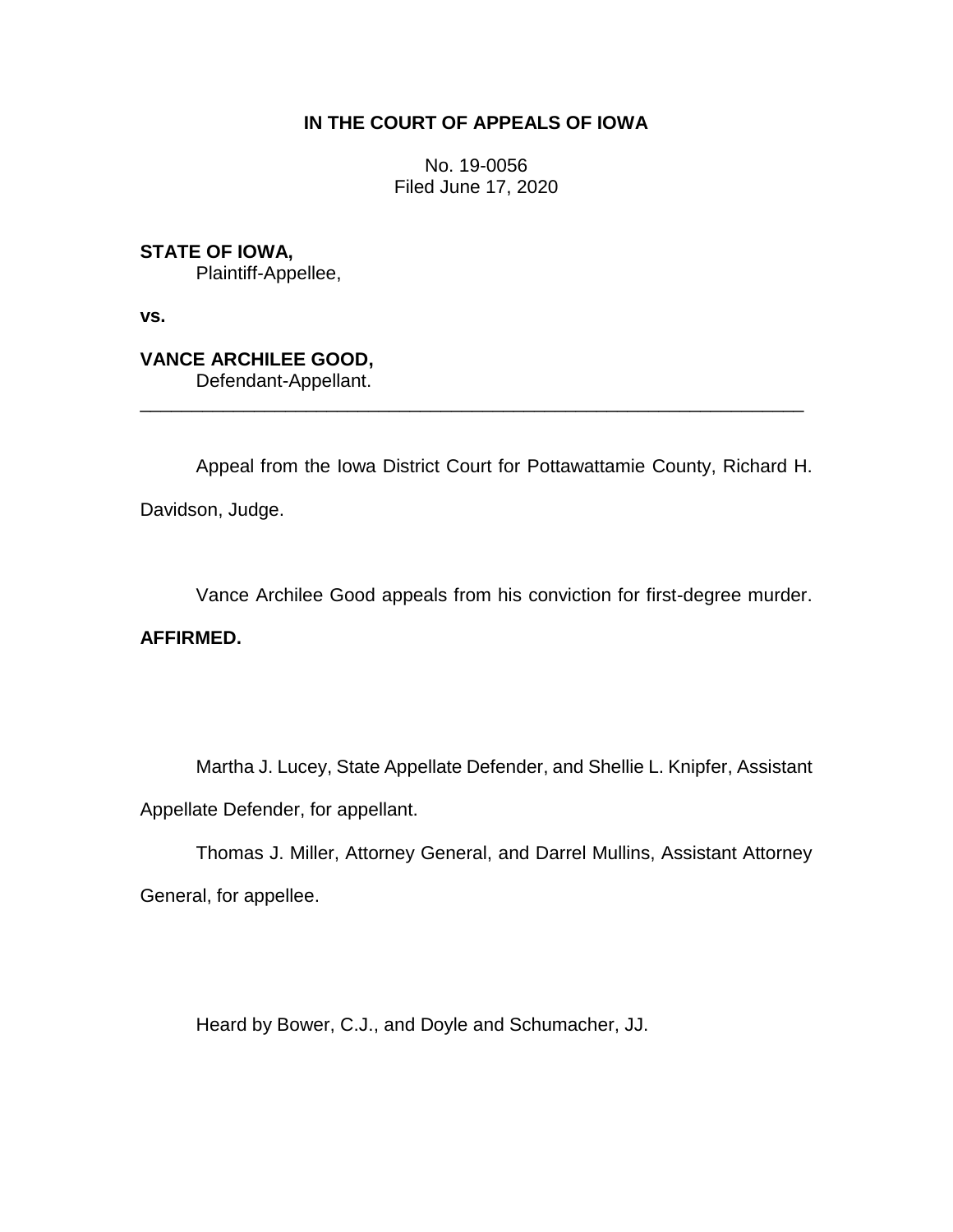### **BOWER, Chief Judge.**

Vance Archilee Good appeals from his conviction for first-degree murder, contending there is insufficient evidence of robbery, malice aforethought, or premeditation to support the conviction. He also asserts the court abused its discretion in allowing a photograph of one of his tattoos to be viewed by the jury. Finally, he maintains the court erred in allowing "backdoor hearsay." Because there is substantial evidence to support the conviction, the trial court did not abuse its discretion in admitting the photograph, and we are not persuaded that the socalled backdoor hearsay "undermined Good's sole defense of self-defense" and denied him a fair trial, we affirm.

#### **I. Background Facts and Proceedings.**

The afternoon of March 21, 2018, Lee Johnson arrived by taxi at a homeless shelter "flashing a lot of money" and talking loudly. He had been drinking. Gary Comstock who worked the front desk described Johnson as a "little belligerent." Johnson and another resident, James McCauley, left for a time to go to a store and were told they had to return by 8:00 p.m.

At about 11:30 p.m., shelter resident Richard "Chief" Thompson needed to use the restroom. McCauley—also known as "Stretch"—would not let him enter the men's restroom. Thompson insisted. Thompson passed by Good at the restroom entrance to see Johnson standing by the smaller of two urinals, Cody Varnes standing at the sinks, and Brandon Hollis standing in the back. McCauley leaned against the first bathroom stall. Thompson described the situation as "[d]ead silence," "tension," "[i]t wasn't good. It was real ominous." Johnson looked "stressed." Good was standing with his chest "puffed out" and showed "anger."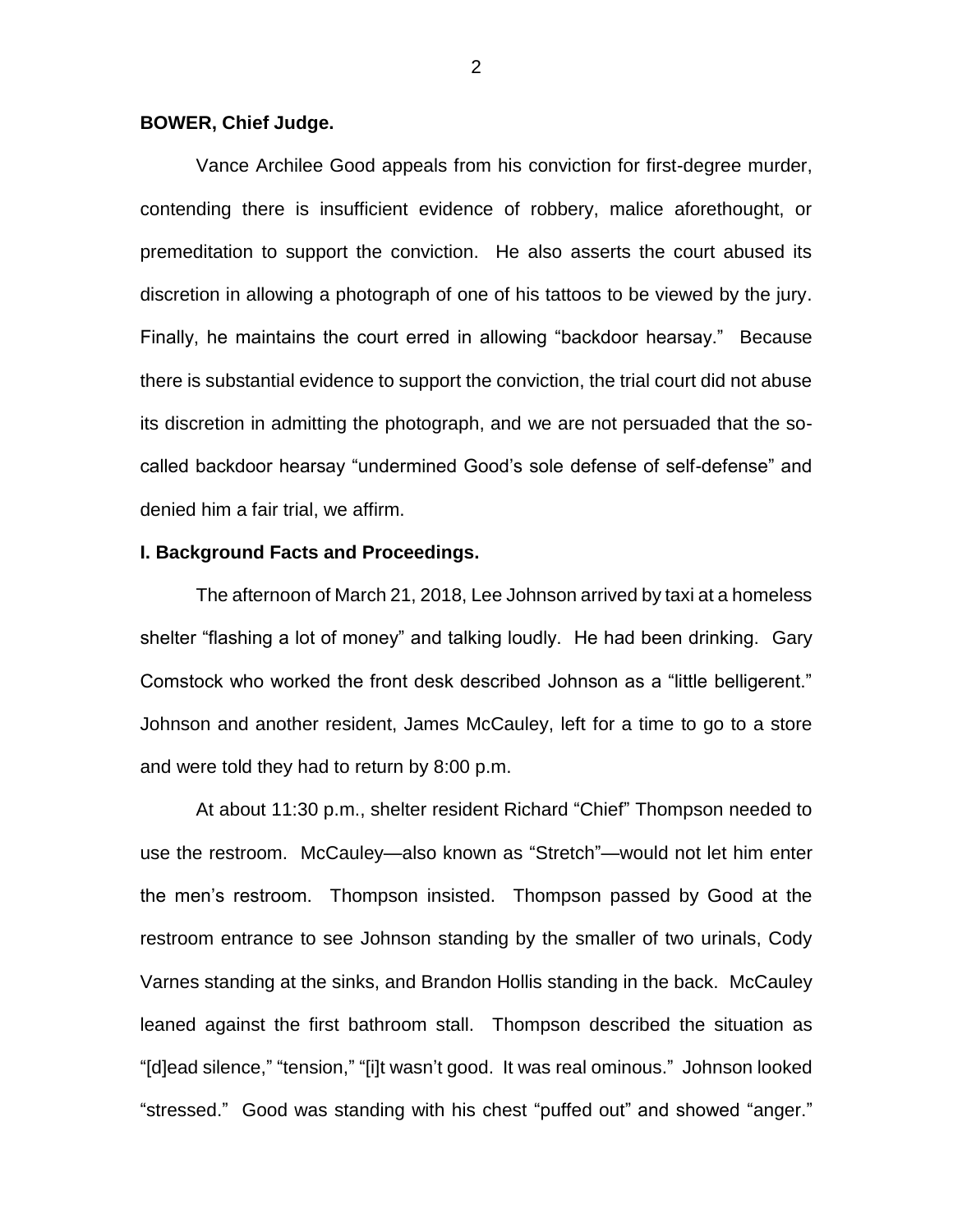Thompson saw no weapons, and no one spoke. Thompson left the restroom and went to his bunk. Thompson said that Varnes later ran into the dining room, "freaking out." McCauley and Good were "running around." Good was wiping off blood, and had blood on his arm.

At 11:31 p.m., motion-sensor shelter surveillance video shows Good and Hollis carrying Johnson's body outside the shelter, leaving a blood trail from the men's bathroom. Hollis is wearing a black vest and Good is wearing a longsleeved gray shirt. The two return to the shelter. At 11:35 p.m., a shirtless Good goes to the front desk where he told Comstock that Johnson thought he was "going to get jumped," pulled out a razor knife and a scuffle ensued, and Good had "got the knife away from him and killed him." Good mentioned a drug deal and stated it had been self-defense. Hollis, McCauley, and Varnes were standing nearby when Good was talking with Comstock. Good told Comstock he had dragged Johnson outside. Good asked Comstock to help clean up the blood. Comstock called 911 and reported there had been a killing and relayed Good's claim of selfdefense.

Surveillance video shows Hollis throwing something away in a trash can near the door at 11:38 p.m. At 11:39 p.m., Good exits the building and returns a few minutes later.

Responding officers found Good in the foyer on the north side of the building. Officer Benson and Officer Michael Brown placed Good in handcuffs. Good told Officer Brown he had defended himself after Johnson pulled a knife on him and he took the knife and killed Johnson. Good told Officer Brown "he didn't mean to kill the guy and that his military training had just kicked in." Good told him

3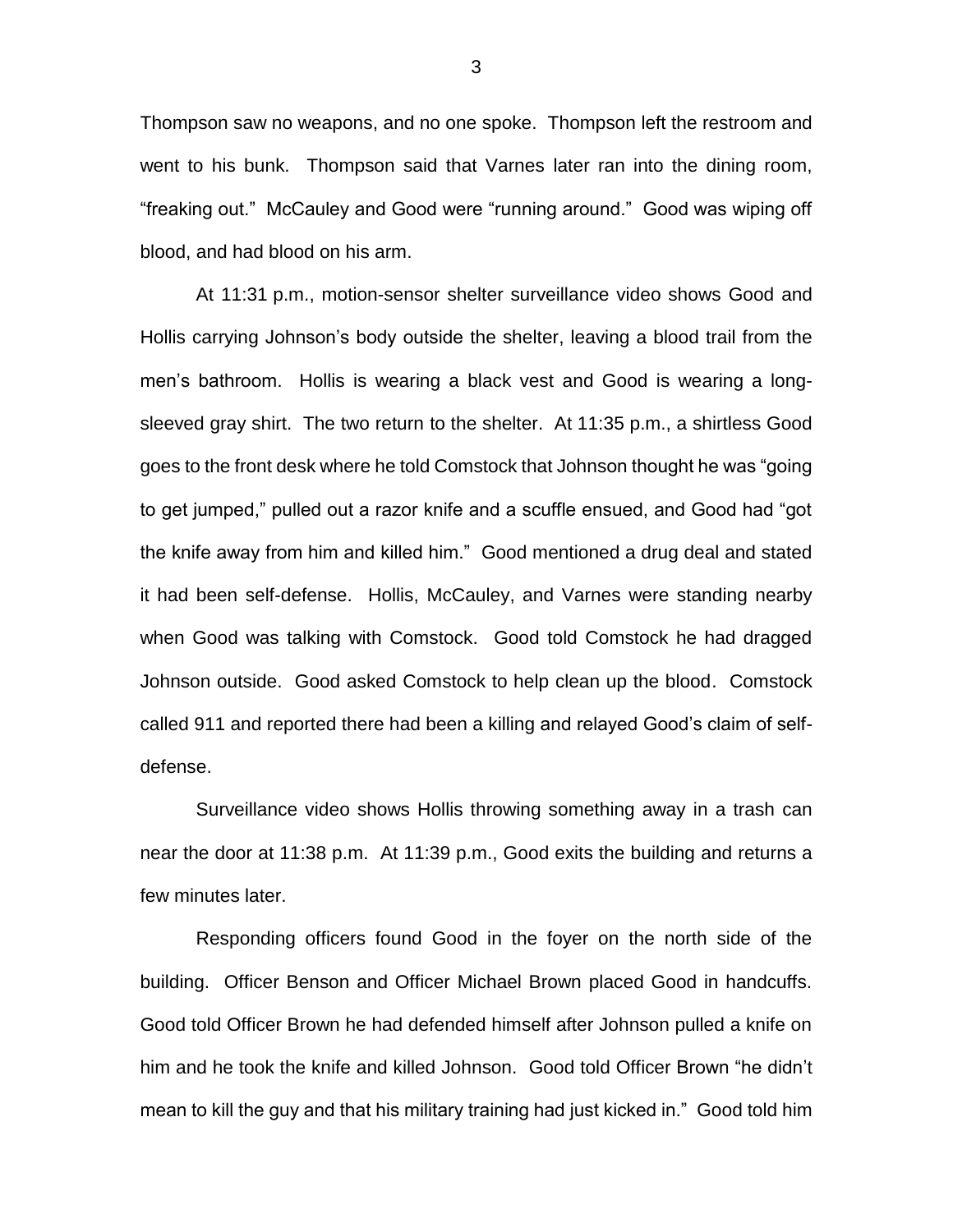"that if someone's trying to hurt you, can you protect yourself." Officer Benson placed Good into a police vehicle and read Good his rights. Without prompting or questioning, Good kept repeating "he didn't mean to kill him" and "his military training had kicked in." Neither officer observed any wounds on Good.

Johnson's body was located lying face down in the parking lot. Johnson's face and neck were slashed deeply, and he had additional stab wounds. Police found an empty wallet underneath his body.

Officers found a utility knife razor blade in the pool of blood in front of the water fountain at the entrance to the restroom. They located a utility knife handle (no blade) on Good's bunk. It could accommodate the blade found in the blood. The handle itself had no blood or fingerprints when it was later tested. Also found were a white undershirt and a grey shirt with what appeared to be blood on them.

Officers also located a black canister of red pepper spray in a corner outside the building. Officers found clothing in the trash can where Hollis had thrown something away.

Good was taken to an interview room at the police station and again read his rights. He spoke disjointedly about not knowing what had happened, talked about his own health, talked about how Johnson had cut himself while being robbed, and made other rambling comments. Good told the interviewers they dragged Johnson outside because they were scared and then they went to talk with Comstock. A bit later, Good said:

I don't hunt, I don't fish, I didn't even know the fellow. I know, I can (inaudible) they do drugs, smoke weed or drink, people got that look. I don't know what his problem, I don't even know the fellow. Wow. The Lord would of done the same thing if doing that to him, going crazy and cutting himself, man, wow, the Lord would of saved my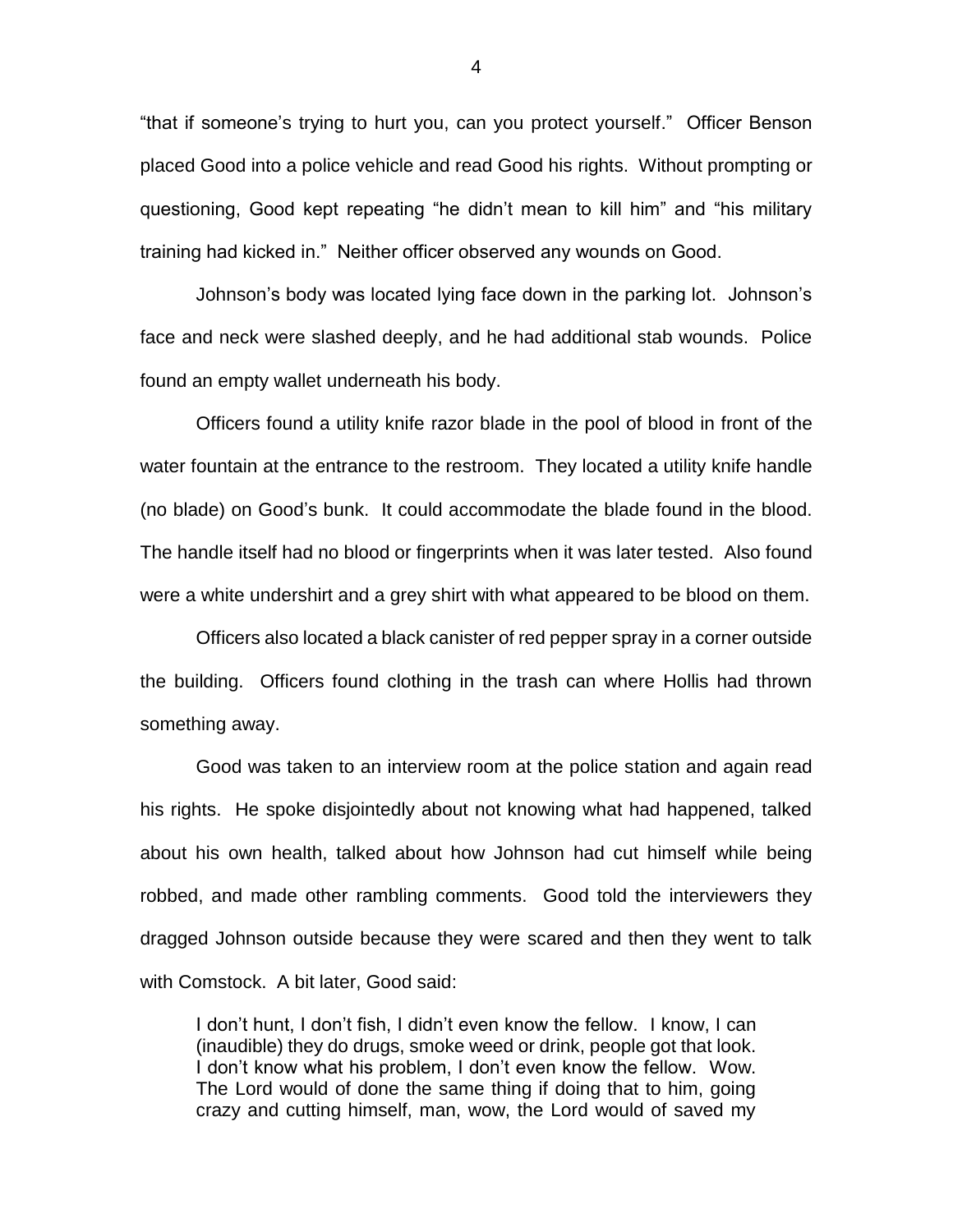life, probably done the same thing, was so quick. Wow. Sorry mother, was an accident, I don't know what went on. He was swinging the blade around, trying to cut me and stuff. I knocked it out of his hand, the dude was cutting on himself, man, I don't even know who he is, I ain't no killer, mamma, (inaudible) just a petty old kid that likes to take things from Walmart, get arrested and do my time, I don't even drive cars any more. I walk everywhere I go. Live at shelter, I don't leave the shelter much. (inaudible) young man, forgive his soul Lord. This blood stinks. Wow. My hand got blood on it, it stinks.

Hollis was later transported to the police station. Officer Brown noticed Hollis had blood on his vest, which was seized.

An autopsy revealed Johnson had sustained twelve "sharp force injuries," a combination of incised and stab wounds.<sup>1</sup> Four were deep incised wounds severing Johnson's windpipe, jugular veins, and carotid artery. There were incised wounds to his right upper eyelid, nose, and right cheek. There was a stab wound to the back of his neck. Two stab wounds to the chest, several inches deep, penetrated the lungs, heart, and pulmonary artery. There was one stab wound to the abdomen and one to the left thigh. The medical examiner did not think the stab injuries were consistent with a utility knife. They were consistent with a fish fillet knife. The wounds to the heart, and some of the wounds to the neck, were fatal. According to the autopsy report, Johnson's blood alcohol content was 0.18.

Good was charged with first-degree murder. He filed a notice of selfdefense.

 $\overline{a}$ 

 $^1$  The medical examiner testified an incised wound is "a cut: and the definition of that is if a knife—or to cut across the skin, and the length of the wound is greater than the depth of the wound." A stab wound "is if the tip of the knife went into the body so the depth of the wound is greater than the width of wound."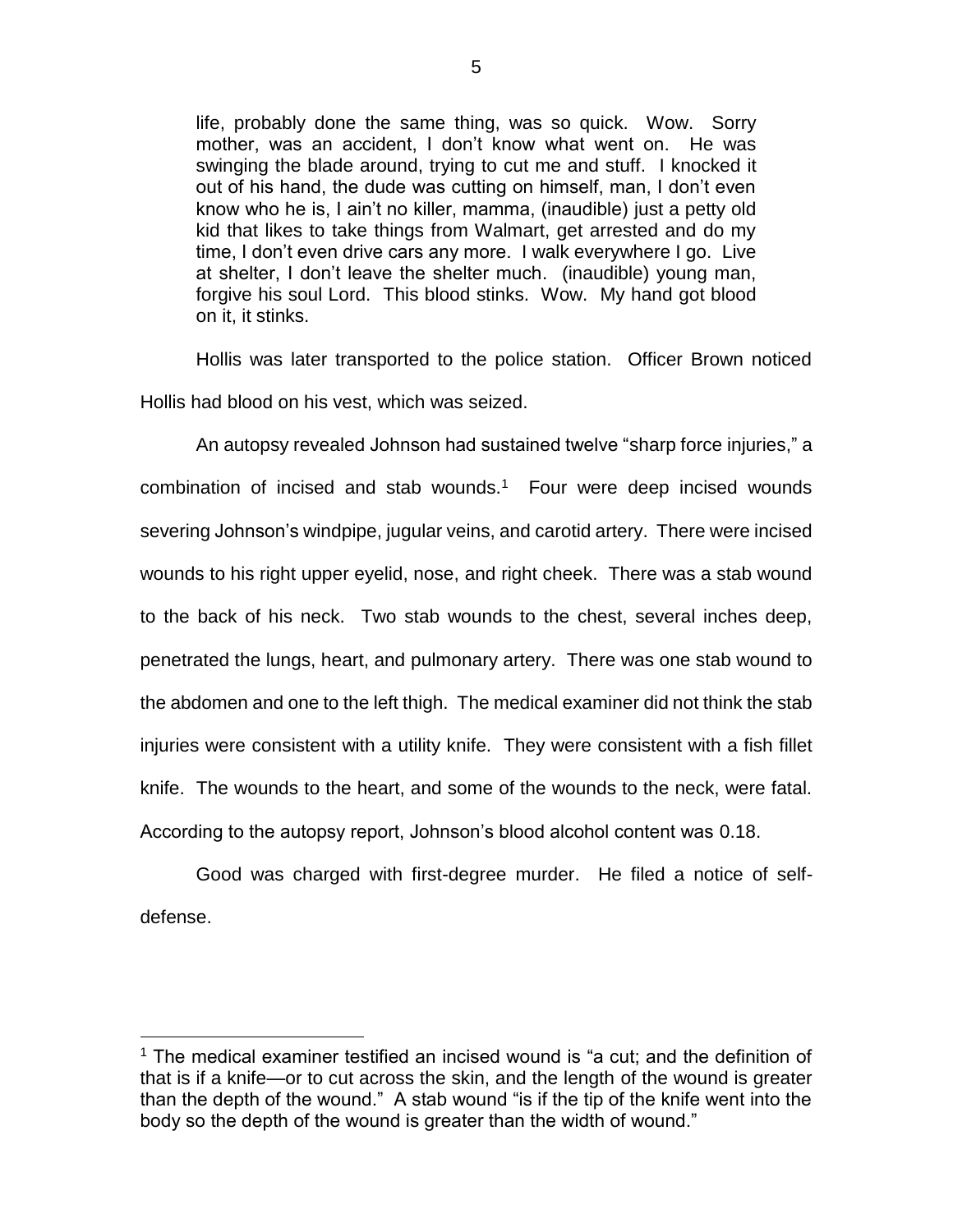At trial, a waitress who had served Johnson in the afternoon, testified that Johnson came to her place of business and ordered a fish dinner and a beer. As she spoke with him, she thought he might have been intoxicated so she served him only one beer with his meal. She stated his meal was less than twenty dollars and he tried to give her a \$100 tip, which she refused. She called a cab for him and gave them the address of the homeless shelter.

Comstock testified about his interactions with Johnson and the events of that evening. Like Comstock, Roger Bearfield testified Johnson was "flashing a lot of money" when he arrived at the shelter. He stated Good was there when Johnson was showing his money.

Varnes testified as part of a plea agreement.<sup>2</sup> In exchange for truthful testimony against Good, Varnes would face a charge of first-degree robbery, which carries a 17.5-year mandatory minimum prison term. If he then testified truthfully against McCauley, the charge would be further reduced to second-degree robbery, which carries a seven-year mandatory minimum. Varnes testified he had twice denied involvement in the attack on Johnson to police. But the third time he spoke to police, he chose to tell the truth.

Varnes testified Good approached him, claiming Johnson owed his family money. Good claimed Johnson had methamphetamine and money and "we were going to take it from him." Varnes agreed to help for a "little bit of the meth." The plan was for Varnes to get Johnson to the restroom "and tell him that a buy was ready to be made." Then, Varnes would go get McCauley, who was to "play[] the

 $\overline{a}$ 

 $2$  On cross-examination, Varnes acknowledged that in deposition he stated he was testifying against Good to avoid a murder trial.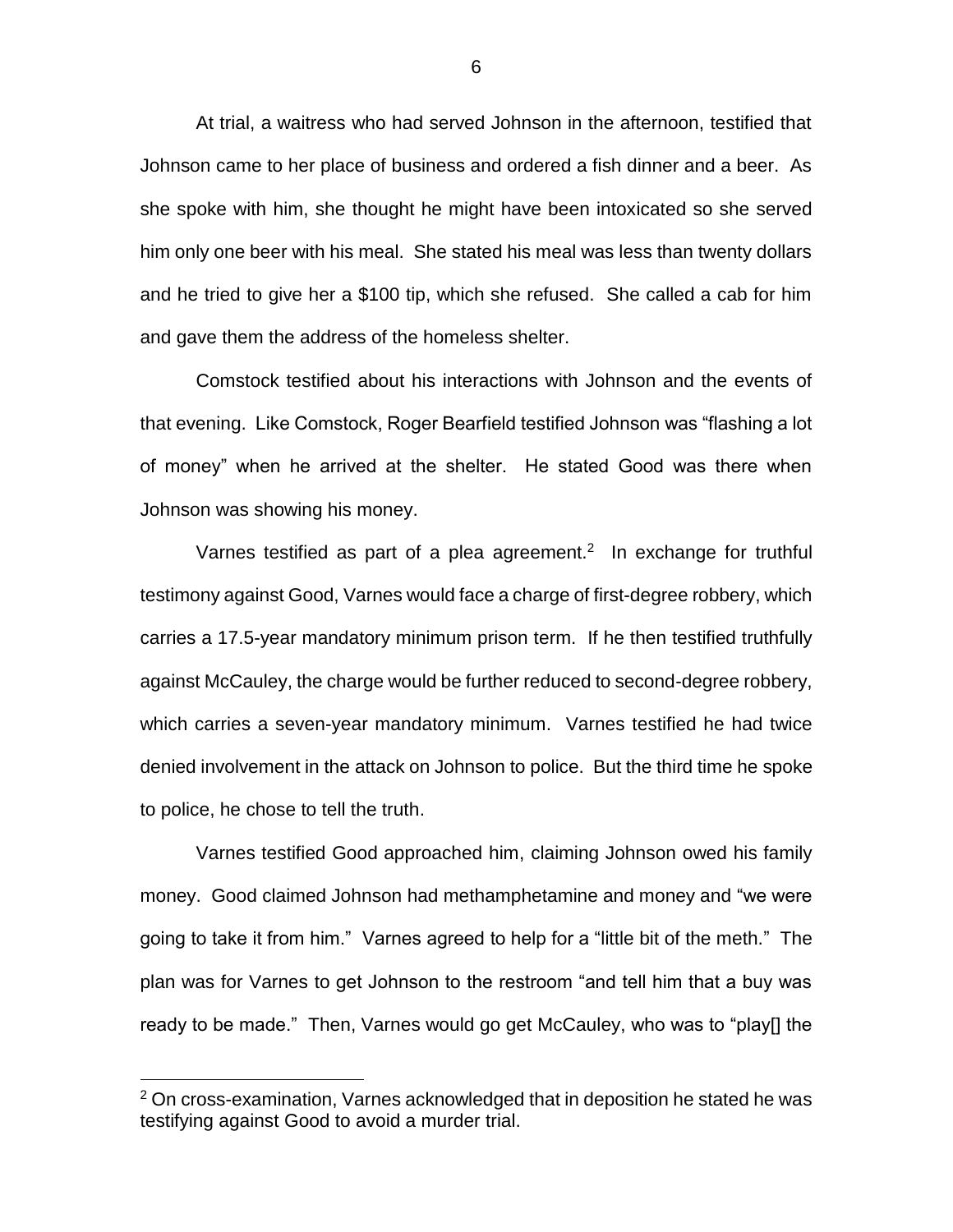part of the person dealing." Varnes was to rush in and spray Johnson with a canister of pepper spray provided to him by Good. Good would follow. Varnes testified he did not know Hollis was involved until after he entered the restroom and sprayed Johnson in the eyes with pepper spray.

Varnes testified Johnson tried to escape when Varnes sprayed him. Hollis tried to keep Johnson in the restroom. Good pushed Varnes out of the way. As Johnson struggled past, Varnes saw where Good had slashed Johnson's throat. Hollis attempted to push Johnson back into the restroom as Varnes pulled him back by the shirt. "And at that time, [Good] comes up to the side of [Johnson] and just starts stabbing him." Varnes stated Good was using a "fish fillet knife"— "[o]range handle, long skinny blade, sharp." Varnes testified he heard Good repeatedly say, "You're going to die, n\*\*\*\*\*. You're going to die." Then Hollis lost his footing, and Johnson "smashes into part of the wall and then drops to the floor right outside some drinking fountains." Varnes stated Hollis held Johnson down until he "bled out."

Varnes testified he and McCauley kept others from coming into the area. Good later handed them Johnson's wallet and "we went through it," finding "money, his identification cards, a few credit cards." Varnes stated Good took the money. "And then somewhere along the lines we ended up with a bag of meth. I can't remember if it came out of the wallet or if it came from [Good]." At that point, Varnes said Good and Hollis carried Johnson's body out and "me and [McCauley] are trying to get rid of all the evidence of us doing the crime as best as we could," such as the knife, the identification, the pepper spray. Varnes testified McCauley "tried to chuck [the pepper spray] onto the roof," "[a]nd it hit the very edge of the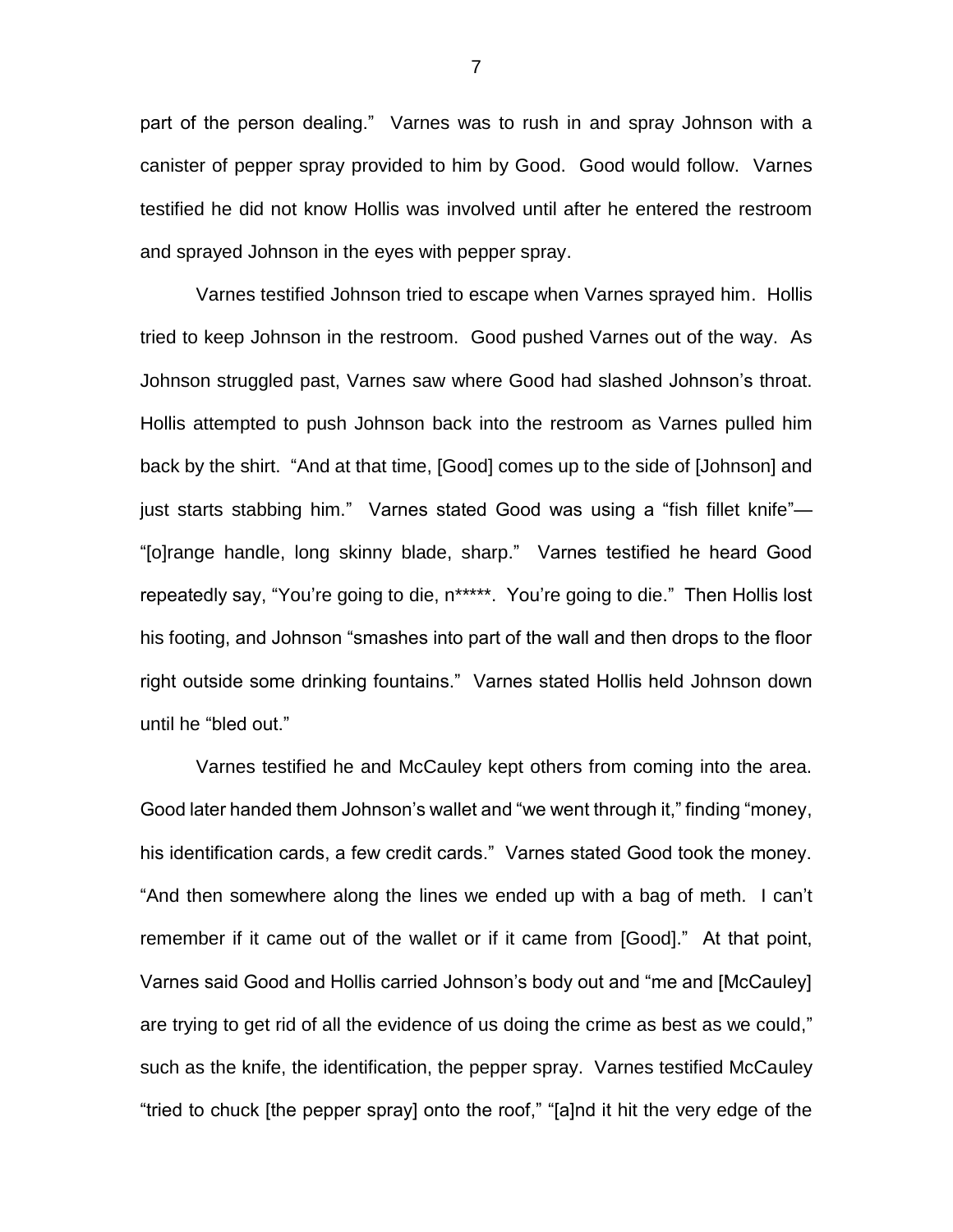roof and came right back, but we didn't go and grab it." When asked what happened to the knife, Varnes testified Good gave it to him and he first threw it into the restroom trash can. When Good and Hollis returned, Varnes asked what to do about the blood on the floor. Good said he would get a mop from the desk attendant. Varnes followed behind and said nothing when Good said he had "killed a guy" in self-defense. Varnes remembers having the knife again, wiping his prints from it, giving it to McCauley, who "took it into the dining area, and he handed it to somebody else." Varnes then tried to appear as though he had nothing to do with the event. Varnes testified he left the shelter ten to twenty minutes after the police arrived, leaving a note with his "name and number and explaining why [he] had left" before leaving the city.

The defense cross-examined Varnes vigorously, highlighting the number of statements Varnes had given to police and several inconsistences in his statements.

Officers Brown and Benson testified. Detective Amber Kennedy also testified she had interviewed Hollis at the scene on March 21, believing he was a witness to a homicide. After interviewing Hollis at the station, Detective Kennedy viewed the shelter's surveillance footage, which led to her re-interviewing Hollis. The following exchange then occurred:

Q. Don't tell me, but I presume he gave you some more information? A. Yes, he did.

Q. As a result of the information that he gave you, were there any—

[DEFENSE COUNSEL]: Your Honor, I would object to the on this line of questioning to—It's getting in what is implied hearsay.

Q. Based on the information you then received from Mr. Hollis, did you make any charging decisions with regard to Mr. Hollis?

. . . .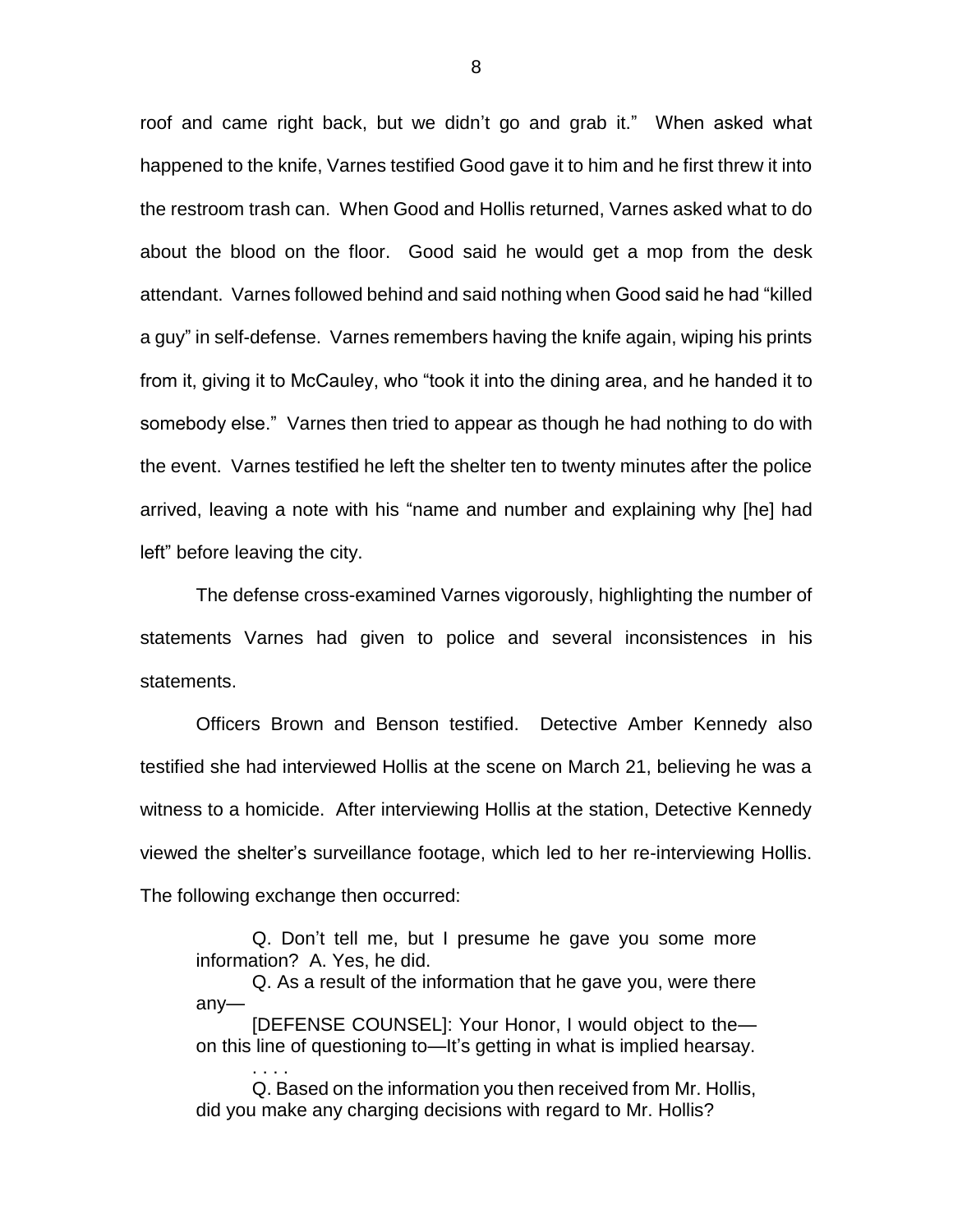[DEFENSE COUNSEL]: Your Honor, I would just object again as implying that something was said in those comments that led her to do an act. So I would say that's implied hearsay there, Your Honor.

[PROSECUTOR]: May I respond, Your Honor?

THE COURT: You may.

[PROSECUTOR]: If it is hearsay, then it's effect on the hearer not for the truth of any matter asserted as to why she's taking the action she's about to take.

THE COURT: The objection's overruled. The witness may answer.

A. Yes. I did charge Mr. Hollis.

Q. What did you charge him with? A. He was charged with accessory of—accessory to a felony.

Additional law enforcement officers testified, as did the medical examiner.

The defense objected to the admission of a picture of Good taken at the

police station in which he is shirtless. The trial court made the following record

later:

The court had asked to see Exhibit 30A that—[defense counsel] objected to the admission of that photograph. The picture depicted the defendant, Mr. Good, standing as viewed while in custody during the investigation. Mr. Good did not have a shirt on, and certain tattoos on his chest were visible. The court called the side bar to confirm the reasons for the defendant's objection. [Defense counsel] pointed out to the court a tattoo in the form of a swastika that was on the defendant's chest and argued that the tattoo is unfairly prejudicial. [Counsel] for the State argued the purpose of the exhibit was to show that Mr. Good had no injuries.

The court overruled the objection, and Exhibit 30A was received along with the other photographs taken at the time of the defendant, Vance Good.

. . . . THE COURT: The court overruled the objection to Exhibit 30A, [which] was received along with the other pictures taken at the time of the defendant, Vance Good. The swastika tattoo was rather small; and when published during the trial on a screen across the room from a jury, it would not have been noticeable. By holding the side bar, no attention was drawn to the tattoo. And even if the jury is to review the exhibit during deliberation, the court rules that the exhibit is not unduly prejudicial.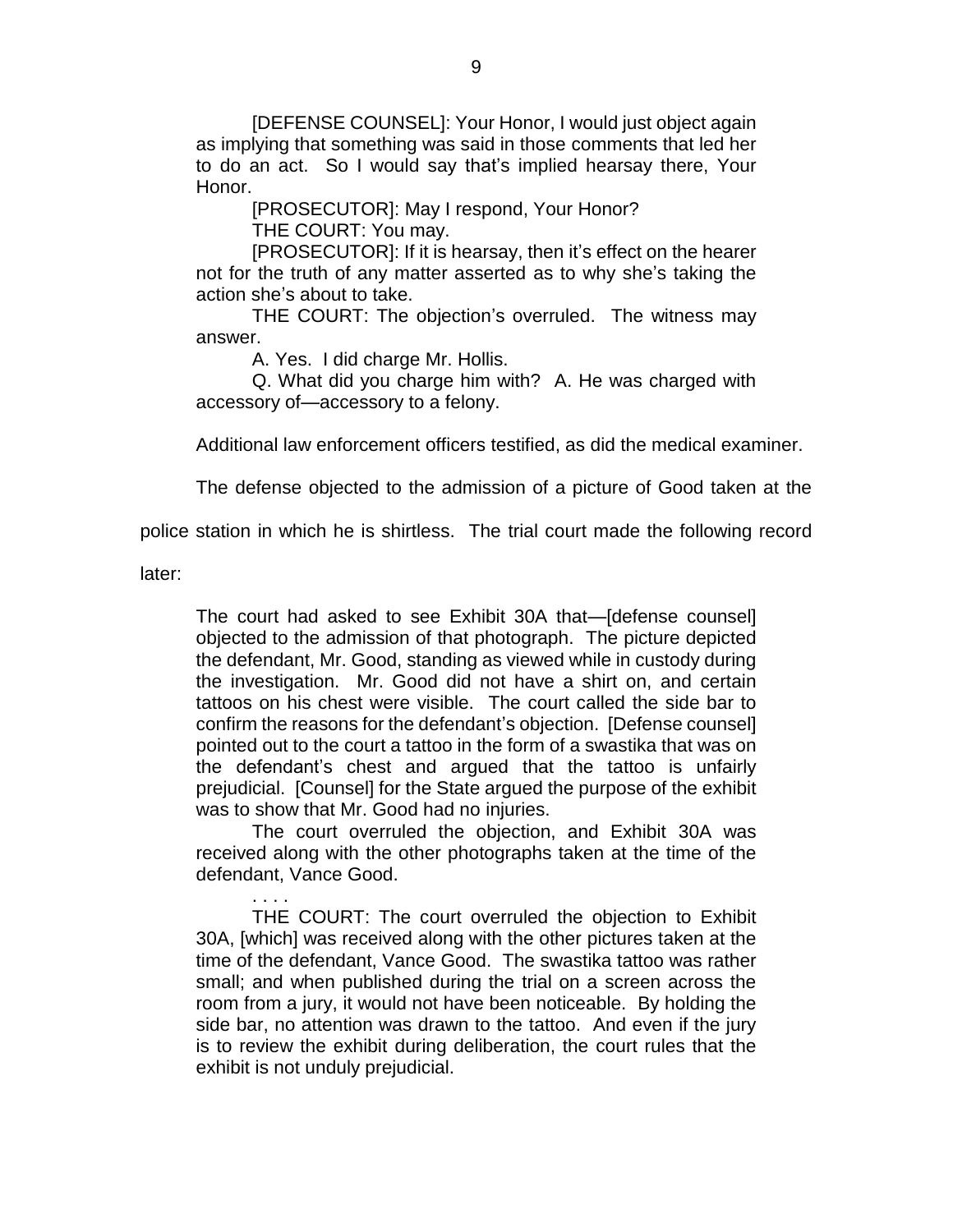Ryan Petrucelli of the Iowa Department of Public Safety Criminalistics Laboratory testified concerning DNA findings from various items submitted by law enforcement. He testified Holllis's black vest indicated the presence of blood, which was a mixture of Hollis and Johnson. The razor blade found in the pool of blood had Johnson's DNA. The razor holder seized from Good's bed did not indicate blood on the blade insert area and Good was the major contributor of DNA in that area. Two areas sampled on a pair of gray pants found inside the trash can had a mixture of DNA profiles, but the major contributor was Johnson. Petrucelli testified about the testing of a green shirt taken from Good's bunk:

Screening test indicated the presence of blood on four areas on the green T-shirt. Two areas were sampled for DNA. The DNA profile developed from the sample of the middle left area near the waist indicated a mixture of two individuals. The profile of the major contributor matched the known DNA profile of Lee Johnson.

Good's tennis shoes also indicated the presence of blood and the DNA profile of that blood matched Johnson's profile. The test of a swab of blood from Good's arm indicated the blood was Johnson's.

The defense moved for judgment of acquittal, arguing the State had failed to present evidence of a robbery, malice aforethought, or premeditation. The motion was overruled.

Richard Rapp testified for the defense that he was a resident at the shelter

the night of March 21. He stated he heard a thud and then saw Good, who looked

"shooken up," "worried," and "scared." Rapp testified,

[Good] told me that the black guy had a knife and had shoved him, shoved him against the wall. Vance said that he grabbed the knife out of his hand and shoved the black guy back. And as he shoved him back, he accidentally got him in the neck. And he was really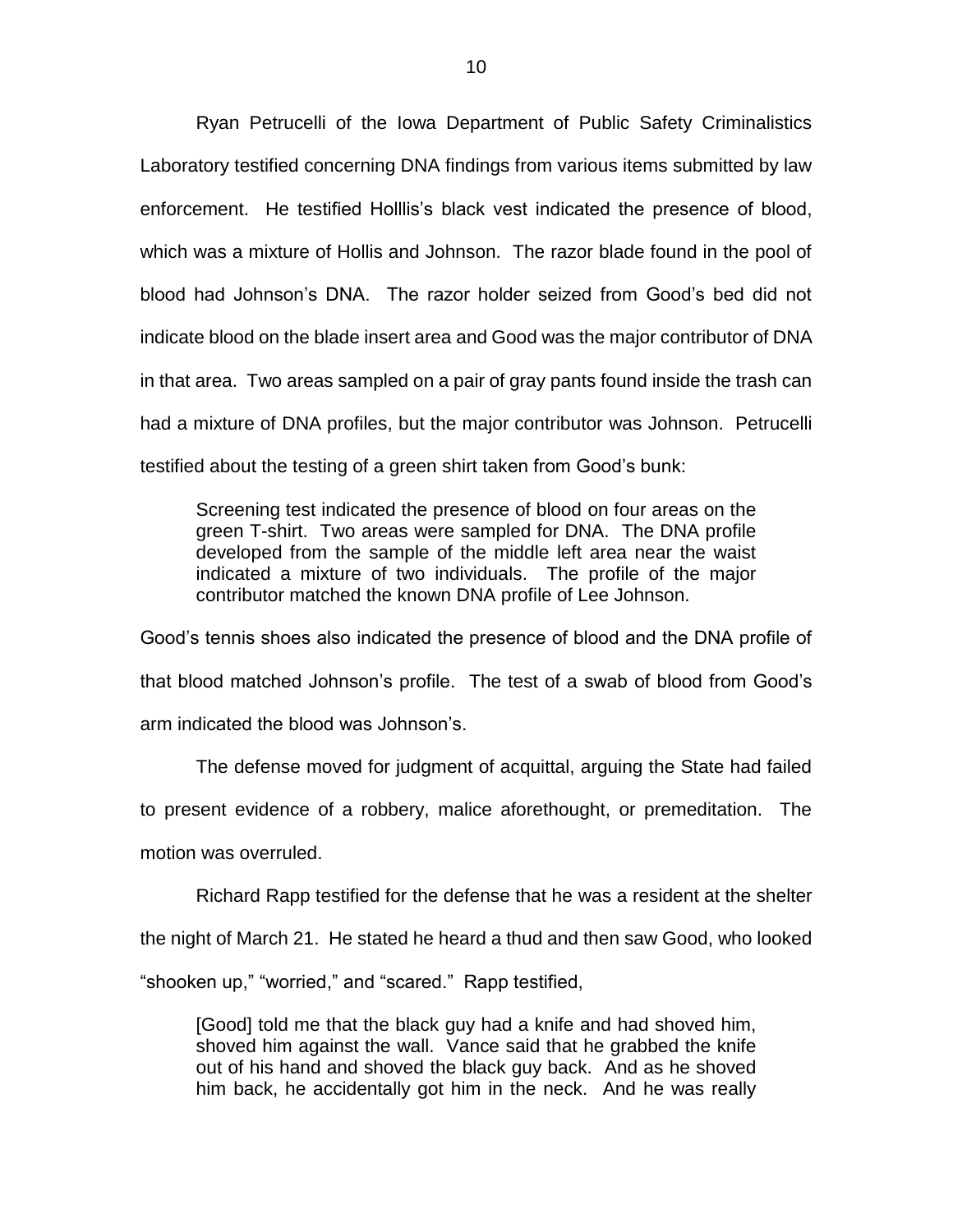shooken up that, you know—He said that he was going to jail for, you know—

Q. Let me stop you there, Mr. Rapp. So after you talked to Vance Good, did he run off to talk to Gary? A. He ran off. I didn't know if he was going to talk to Gary or not . . . .

The defense then played the entire surveillance video for the jury and rested. $3$ 

The jury found Good guilty of first-degree murder.

On appeal, Good contends there is insufficient evidence of robbery (related to the felony-murder alternative), malice aforethought, or premeditation to support the first-degree murder conviction. He also asserts the court erred in two evidentiary rulings.

# **II. Scope and Standard of Review.**

We review challenges to the sufficiency of the evidence for correction of errors of law. *State v. Howse*, 875 N.W.2d 684, 688 (Iowa 2016). Evidentiary rulings are normally reviewed for an abuse of discretion. *Powers v. State*, 911 N.W.2d 774, 780 (Iowa 2018).

## **III. Discussion.**

 $\overline{a}$ 

*A. Sufficiency of the evidence.* We will not displace a jury verdict if substantial evidence supports it. *See State v. Buenaventura*, 660 N.W.2d 38, 48 (Iowa 2003). "Evidence is substantial when 'a rational trier of fact could conceivably find the defendant guilty beyond a reasonable doubt.' If evidence only raises 'suspicion, speculation, or conjecture,' it is not substantial evidence." *Howse*, 875 N.W.2d at 688 (citations omitted).

<sup>&</sup>lt;sup>3</sup> Hollis had been subpoenaed to testify for the defense but failed to appear.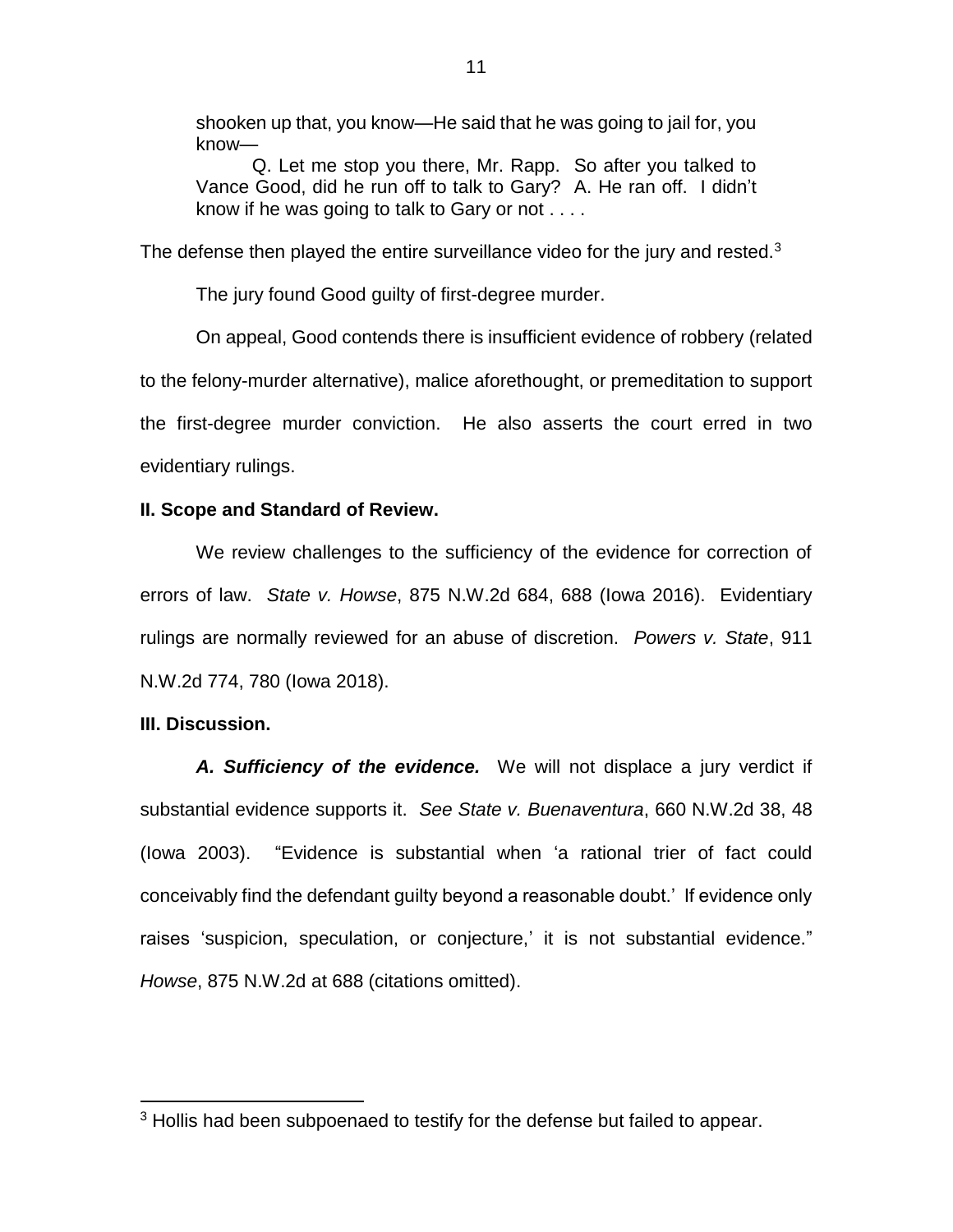As noted, Good contends that—excluding Varnes's testimony—there is insufficient evidence of robbery, malice aforethought, or premeditation to support his conviction for first-degree murder. Good acknowledges Varnes's testimony provides substantial evidence to support each challenged element. Consequently, Good asserts Varnes's testimony was totally lacking in credibility and the jury was required to believe Good killed Johnson in self-defense. We disagree.

First, we note it is not for this court "to resolve conflicts in the evidence, to pass upon the credibility of witnesses, to determine the plausibility of explanations, or to weigh the evidence; such matters are for the jury." *State v. Musser*, 721 N.W.2d 758, 761 (Iowa 2006) (citation omitted); *see also State v. Laffey*, 600 N.W.2d 57, 60 (Iowa 1999) (stating "credibility was for the jury to decide"). Varnes was vigorously cross-examined concerning his various statements to the police in which he initial denied any involvement.

More than one witness testified Johnson had made no small show of having a large sum of cash. Thompson testified he walked into the restroom and saw Good, Johnson, Hollis, and McCauley standing silently and tensely. Good appeared "puffed out" and angry. This described situation could support an inference that Good and the others were intending to take Johnson's money. Johnson's empty wallet was found under his body, which had been dragged outside by Good and Hollis.

Varnes testified Good intended to take Johnson's money and drugs. He testified Good had a long-bladed fish fillet knife with him. He testified there was a concerted effort to keep Johnson from escaping while Good repeatedly stabbed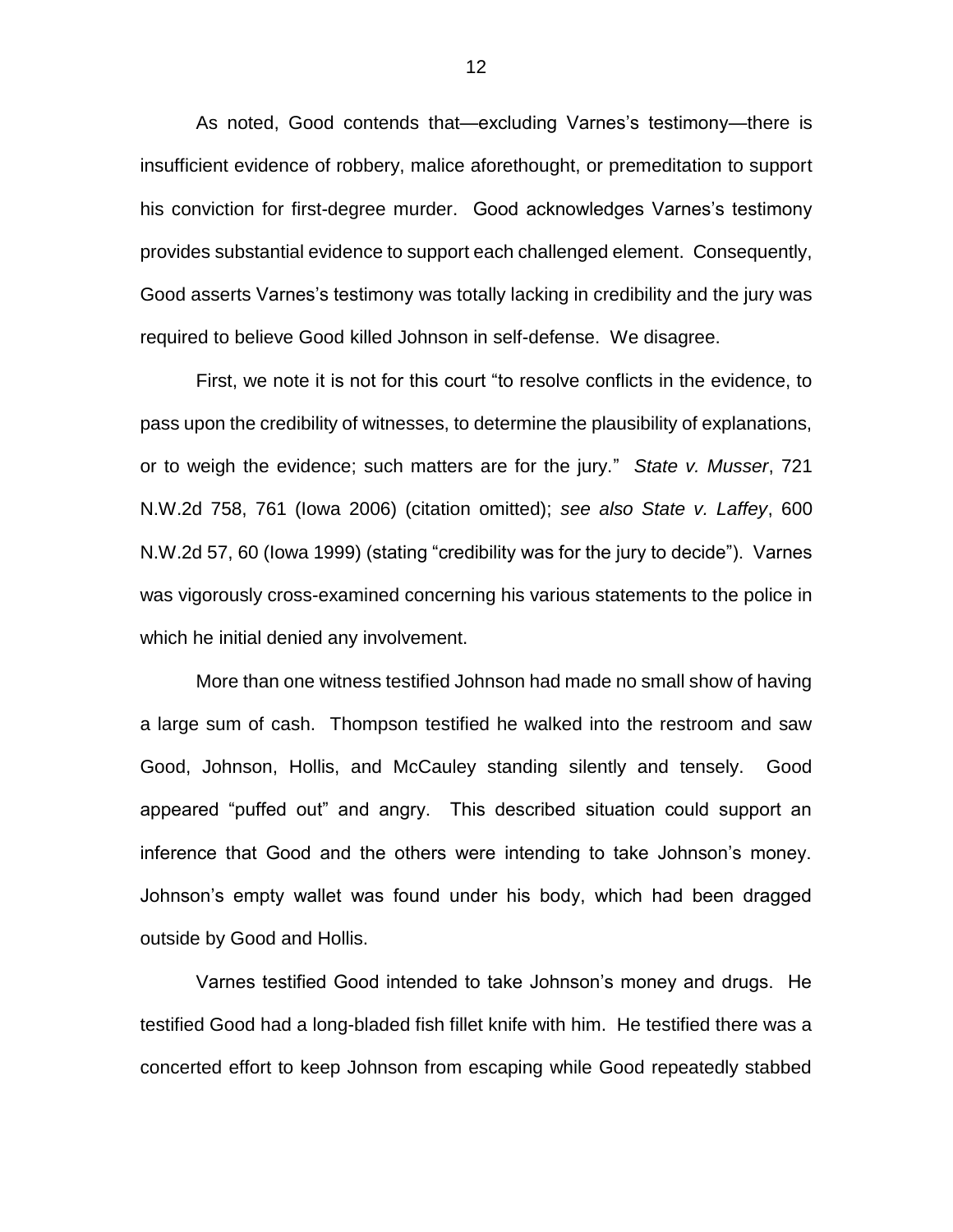him in the neck and side. This testimony is sufficient to establish an intent to rob Johnson, malice aforethought, and premeditation.

Iowa cases have often recognized that "the use of a deadly weapon supports an inference of malice, and when accompanied by an opportunity to deliberate, also supports an inference of deliberation and premeditation." *State v. Reeves*, 636 N.W.2d 22, 25 (Iowa 2001); *accord State v. Frazer*, 267 N.W.2d 34, 39 (Iowa 1978) ("The use of a deadly weapon accompanied by an opportunity to deliberate, even for a short time, is evidence of malice, deliberation, and premeditation.")). To premeditate means "to think or ponder upon the matter before acting." *Buenaventura*, 660 N.W.2d at 48. "[P]remeditation need not exist for any particular length of time." *Id.*; *see also State v. Wilkens*, 346 N.W.2d 16, 20 (Iowa 1984) ("Deliberation and premeditation may be shown by circumstantial evidence in one of three ways: (1) evidence of planning activity of the defendant which was directed toward the killing; (2) evidence of motive which might be inferred from prior relationships between defendant and the victim; and (3) evidence regarding the nature of the killing." (citation omitted)).

In addition, Varnes's statements concerning seeing Good with a fish fillet knife comport with the medical examiner's findings of deep stab wounds, which were not consistent with a utility-type blade. The number and types of injuries contradict Good's claim that he got the utility knife away from Johnson and accidently stabbed him in the neck. The nature of the killing—the multiple stab wounds into the heart and lungs and the slicing wounds across Johnson's neck provides substantial evidence establishing Good's opportunity to premeditate and deliberate before stabbing Johnson repeatedly. Consequently, there is substantial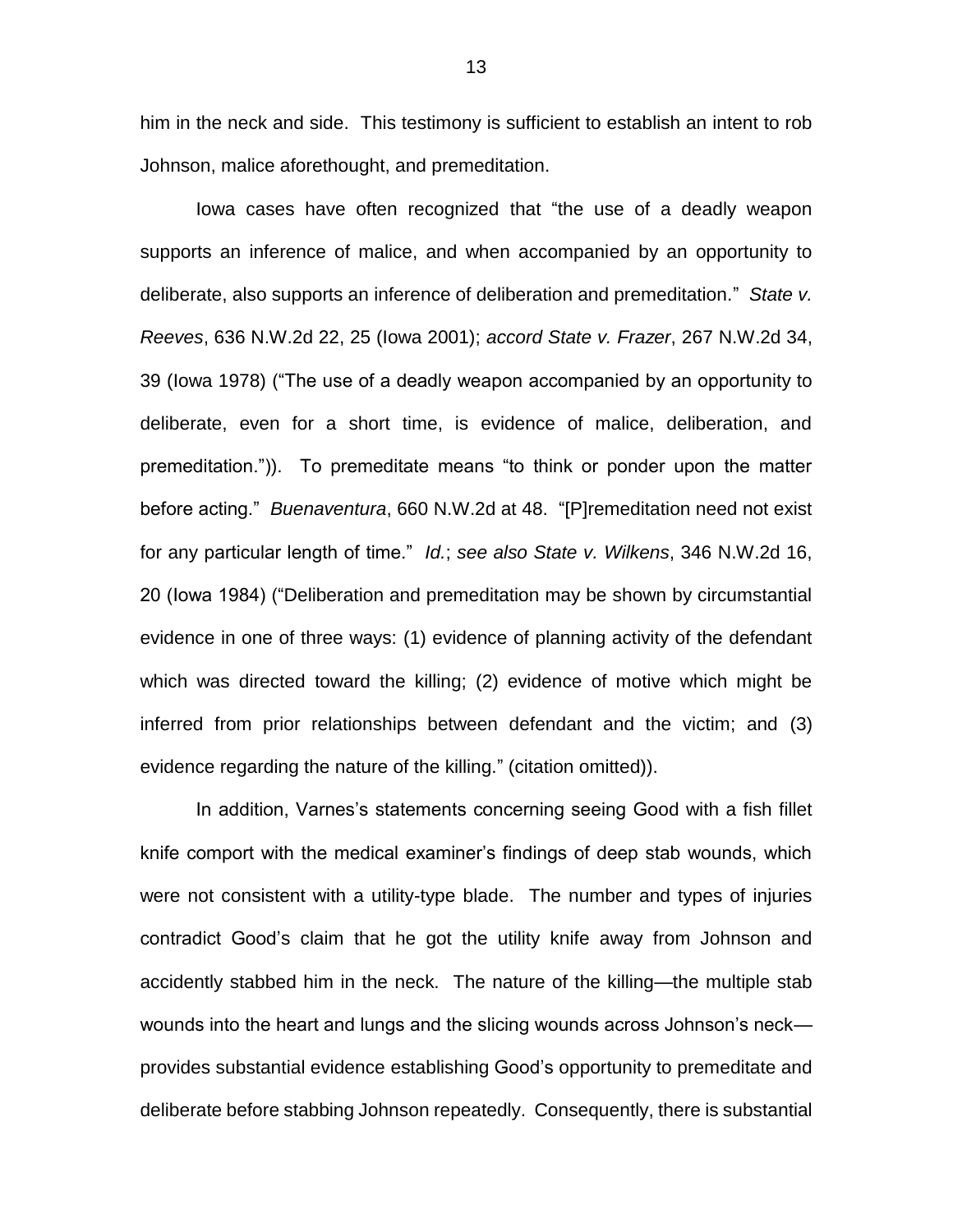evidence to support Good's conviction under either a felony-murder or premeditated-murder alternative.

*B. Photograph.* Good argues that the admission of the photograph showing his swastika tattoo was unfairly prejudicial.<sup>4</sup> He contends two officers testified they did not observe injuries on Good, so the photograph was cumulative evidence and unnecessary.

The district court allowed the one photograph as relevant to show Good did not have injuries and noted, "The swastika tattoo was rather small; and when published during the trial on a screen across the room from a jury, it would not have been noticeable." The court's reasoning was not "clearly untenable" or "clearly unreasonable." *State v. Walker*, 935 N.W.2d 874, 877 (Iowa 2019) ("An abuse of discretion occurs when the trial court exercises its discretion 'on grounds or for reasons clearly untenable or to an extent clearly unreasonable.'" (citation omitted))*.*

Good asserted he acted in self-defense when Johnson was swinging a razor around. The photograph is the only full image of Good after the altercation. The State was entitled to show that Good did not sustain any injuries, which seems unlikely under his version of the altercation. We, like the district court, observe that the swastika tattoo is small and barely noticeable— especially given the numerous tattoos Good has on his body, most of which are much larger and attention grabbing. We find no abuse of discretion.

 $\overline{a}$ 

<sup>&</sup>lt;sup>4</sup> Although we acknowledge a swastika has a negative connotation, we do not accept Good's characterization that the tattoo is evidence of prior bad acts.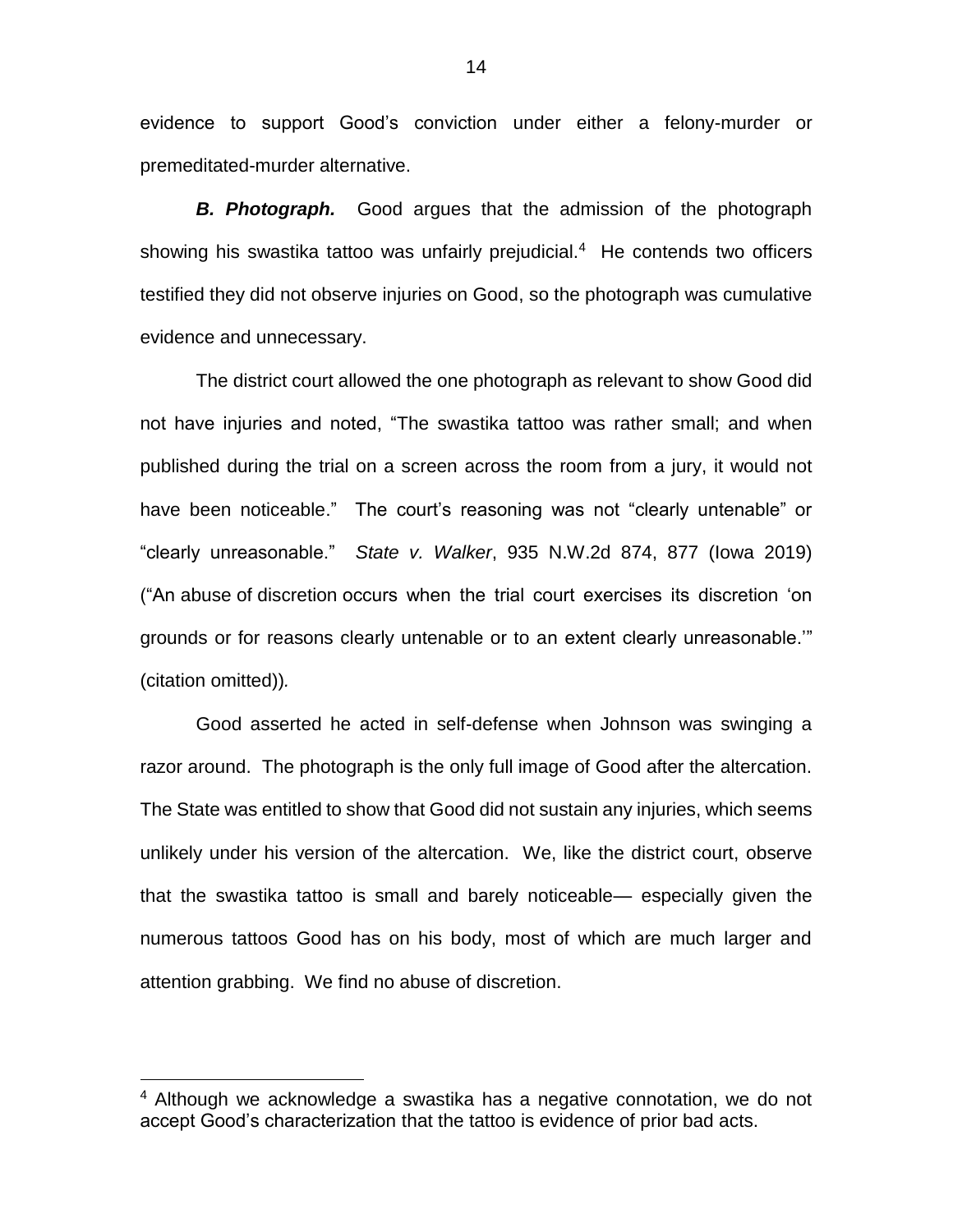*C. "Backdoor Hearsay."* Finally, Good asserts the court allowed backdoor hearsay. A "backdoor hearsay" problem occurs when a "question and answer [does] not produce hearsay 'in the classic or textbook sense,' [but] the questioning [is] nevertheless designed to circumvent the hearsay rule and present the jury with information from unsworn, out-of-court sources." *State v. Huser*, 894 N.W.2d 472, 497 (Iowa 2017) (citation omitted). Although "the form of [a] question [does] not literally require the jury to infer the subject matter," "the use of the 'don't tell me what [the other person] said' questioning directly after [the witness] testified about the [communication] was designed to encourage the jury to make the connection." *Id.* "The State 'is not permitted by means of the insinuation or innuendo of incompetent and improper questions to plant in the minds of the jurors a prejudicial belief in the existence of evidence which is otherwise not admissible and thereby prevent the defendant from having a fair trial.'" *Id.* (quoting *State v. Carey*, 165 N.W.2d 27, 32 (Iowa 1969)).

Good maintains that the question leading to Detective Kennedy's testimony that Hollis was charged with accessory to a felony "conveys to the jury that Hollis's statements incriminated him *and* Good as to being co-conspirators in the death of Johnson." Even if we assume the question was improper, we conclude Good suffered no prejudice.

There was testimony Johnson was "flashing a lot of money." Thompson had already testified Hollis was in the restroom with Johnson and others in a tense situation. Varnes testified that he, Good, and McCauley were planning to rob Johnson. Varnes also testified Hollis pushed an escaping Johnson back into the restroom and Good stabbed Johnson a number of times. Detective Kennedy's